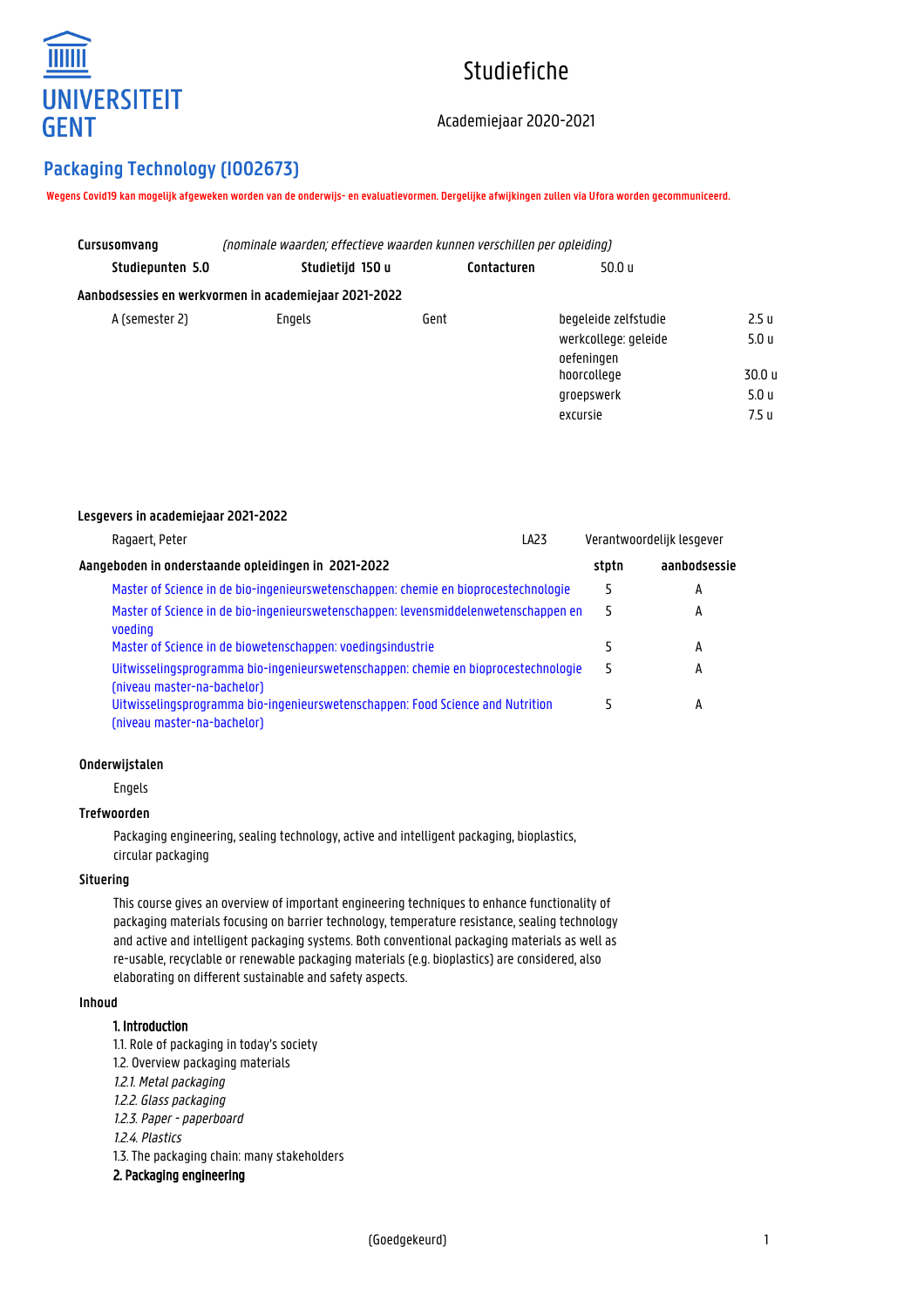2.1. Introduction 2.2. Barrier technology 2.2.1. Factors affecting barrier capacities 2.2.2. Case: PredOxyPack 2.2.3. High barrier technology 2.2.4. Low barrier technology 2.3. Temperature resistance technology 2.3.1. Crystallisation technology 2.3.2. Susceptor technology 2.4. Nucleating and clarifying agents 2.5. Anti-fog coatings 3. Adhesive and printing processes 3.1. Adhesive processes 3.2. Printing processes 3.3. Shrink sleeves 3.4. In Mould Labelling 4. Sealing technology 4.1. Introduction 4.2. Seal behaviour of plastics 4.3. Sealing systems 4.4. Seal behaviour 4.5. Closures for plastic bottles and tubs 4.6. Tamper-evident and safety closures 4.7. Leak detection technology 5. Active and intelligent packaging 5.1. Active packaging 5.1.1. Oxygen scavengers 5.1.2. Carbon dioxide scavengers/emitters 5.1.3. Water absorbers 5.1.4. Ethylene absorbers 5.1.5. Antimicrobial packaging 5.1.6. Self-heating cans and containers 5.2. Intelligent packaging 5.2.1. Time-temperature indicators (TTI's) 5.2.2. Gas indicators 5.2.3. Thermochromic inks 5.2.4. Quality indicators 5.2.5. Radio Frequency Identification (RFID) 5.2.6. Provide protection against theft, counterfeiting and tampering 5.2.7. Provide improved sorting instructions in the recycling sector 6. Sustainability and packaging 6.1. Circular economy & packaging 6.2. Bioplastics 6.2.1. Classes 6.2.2. Bioplastics materials 6.2.3. Resources and availability 6.2.4. Functionality of bioplastics 6.2.5. Waste management options 6.2.6. Commercial applications of bioplastics as packaging materials 6.2.7. Challenges 7. Quality control of packaging materials 7.1 Performance 7.2 Safety of packaging materials 7.2.1. Factors influencing migration 7.2.2. Legislation 8. Packaging design and logistics 9. References Basic knowledge organic chemistry is recommended. **Begincompetenties**

#### **Eindcompetenties**

1 Gain insight in processes which are used to improve the barrier properties, thermal properties and seal properties of packaging materials for food and non-food products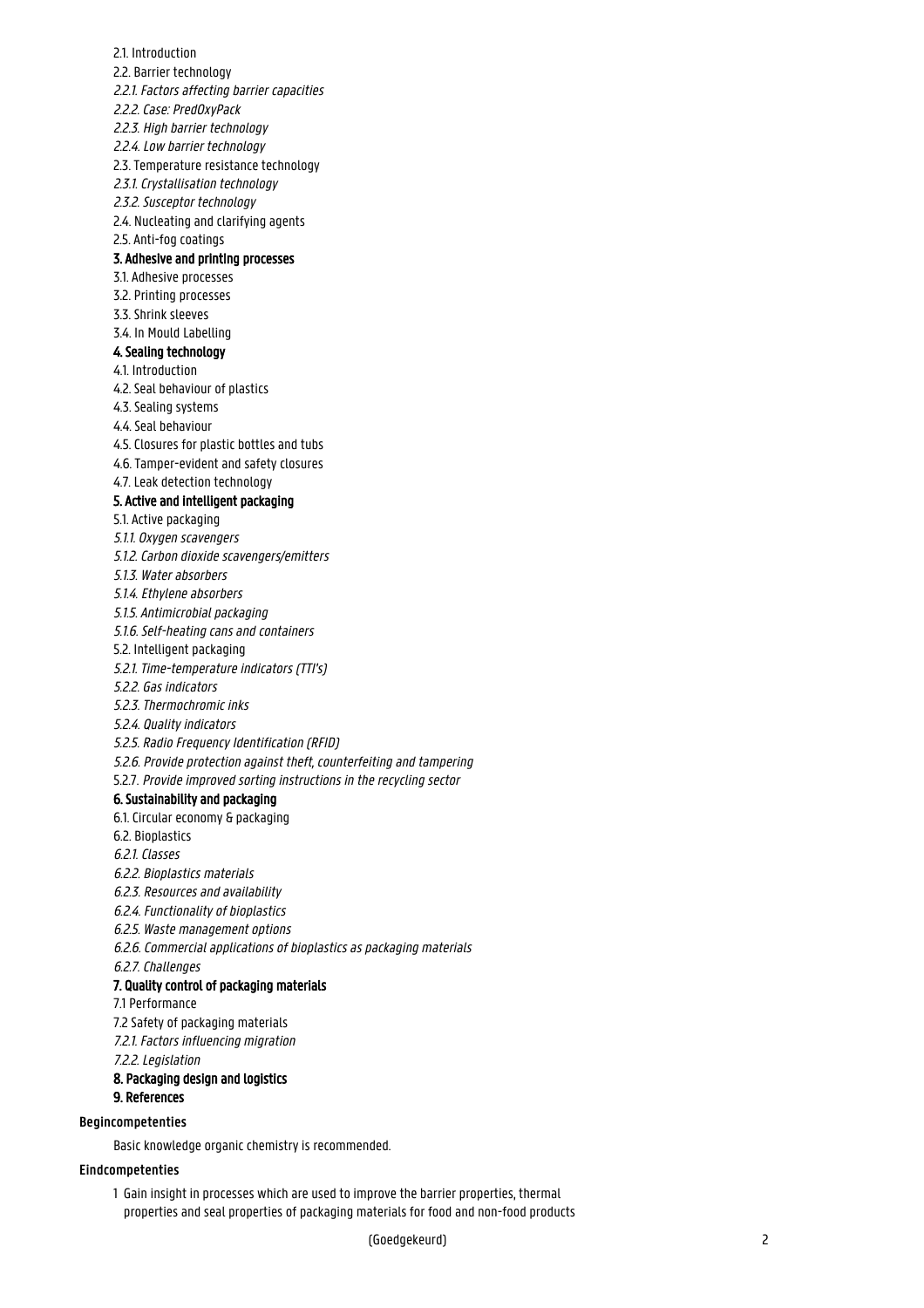- 2 Analyse and evaluate the impact of the composition of packaging materials on the quality and shelf-life of packaged food and non-food products
- 3 Perform calculations to determine the appropriate packaging configuration towards gas **barrier**
- 4 Critically evaluate the safety of packaging materials towards food contact by means of legislation and simulations
- 5 Collect information on the structure, processing and usage of packaging materials both for food and non-food products
- 6 Gain insight on the one hand in the multidisciplinary framework of food and non-food packaging and on the other hand in the complexity and interactions within the packaging 1 chain
- 7 Critically evaluate the functionality, convenience and sustainability of the packaging of a selected product and communicate this clearly both in a written and oral format
- 8 Gain insight in the various factors determining the sustainability of packaging materials both from a resource level, usage level and waste processing level
- 9 Situate the impact of both food and non-food packaging in a broader social framework, taking into account the needs/requirements of various stakeholders within the packaging 1 chain

#### **Creditcontractvoorwaarde**

Toelating tot dit opleidingsonderdeel via creditcontract is mogelijk mits gunstige beoordeling van de competenties

Examencontractvoorwaarde

Dit opleidingsonderdeel kan niet via examencontract gevolgd worden

#### **Didactische werkvormen**

Begeleide zelfstudie, excursie, groepswerk, hoorcollege, werkcollege: geleide oefeningen

#### **Leermateriaal**

A syllabus is available in English (EUR 5,00).

#### **Referenties**

• Ahvenainen, R. (Ed.). (2003). Novel food packaging technologies. Woodhead Publishing Limited, Cambridge. ISBN 1-85573-675-6.

• Morris, S.A. (Ed.). (2011). Food and package engineering. Wiley-Blackwell, West Sussex. ISBN 978-0-8138-1479-7.

• Robertson, G.L. (Ed.) (2013). Food Packaging. Principles and Practice. Third Edition. Taylor & Francis, Boca Raton. ISBN 978-1-4398-6241-4.

• ten Klooster, K., Dirken, J.M., Lox, F., Schilperoord, A.A. (Ed.) (2008). Zakboek

Verpakkingen. Reed Business, Doetinchem. ISBN 978-90-6228-605-8.

• Thielen, M. (Ed.) (2012). Bioplastics – Basics, applications, markets. Polymedia Publisher GmbH, Mönchengladbach. ISBN 978-3-9814981-1-0

• Yam, K.L. (Ed.) (2009). The Wiley Encyclopedia of Packaging Technology. Wiley, Hoboken. ISBN 978-0-470-08704-6.

#### **Vakinhoudelijke studiebegeleiding**

Student counseling is foreseen 1) during or after theoretical sessions, 2) during or after practical sessions and 3) by means of e-mail or personal meeting.

#### **Evaluatiemomenten**

periodegebonden en niet-periodegebonden evaluatie

#### **Evaluatievormen bij periodegebonden evaluatie in de eerste examenperiode**

Mondeling examen

# **Evaluatievormen bij periodegebonden evaluatie in de tweede examenperiode**

Mondeling examen

# **Evaluatievormen bij niet-periodegebonden evaluatie**

Mondeling examen, werkstuk

# **Tweede examenkans in geval van niet-periodegebonden evaluatie**

Examen in de tweede examenperiode is mogelijk

# **Toelichtingen bij de evaluatievormen**

Oral examination: 40 minutes written preparation and 20 minuten oral examination